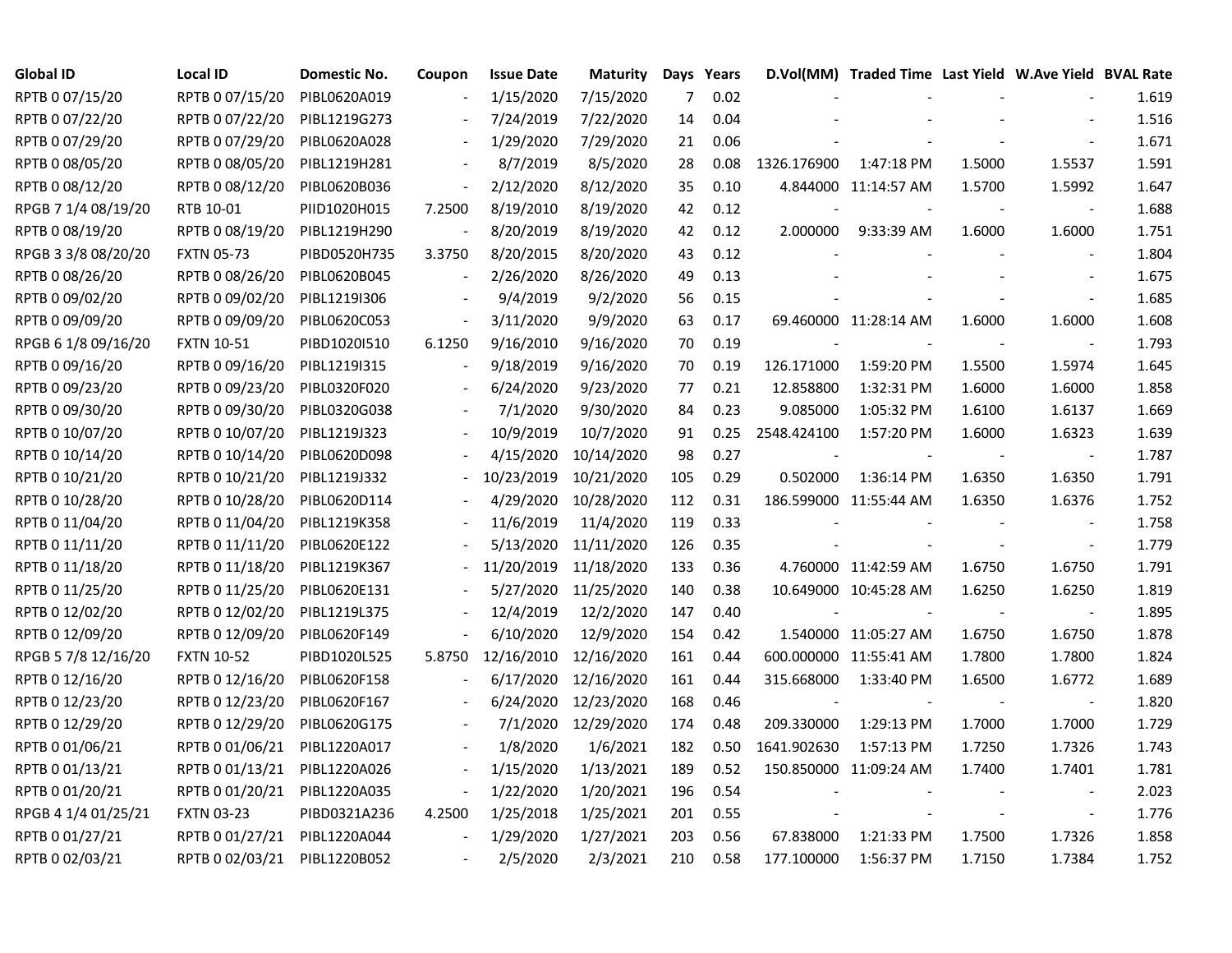| <b>Global ID</b>     | <b>Local ID</b>   | Domestic No. | Coupon                   | <b>Issue Date</b>     | <b>Maturity</b> |     | Days Years |             | D.Vol(MM) Traded Time Last Yield W.Ave Yield BVAL Rate |        |                |       |
|----------------------|-------------------|--------------|--------------------------|-----------------------|-----------------|-----|------------|-------------|--------------------------------------------------------|--------|----------------|-------|
| RPTB 0 02/10/21      | RPTB 0 02/10/21   | PIBL1220B061 |                          | 2/12/2020             | 2/10/2021       | 217 | 0.59       |             |                                                        |        |                | 1.838 |
| RPTB 0 02/17/21      | RPTB 0 02/17/21   | PIBL1220B070 |                          | 2/19/2020             | 2/17/2021       | 224 | 0.61       |             |                                                        |        |                | 1.846 |
| RPTB 0 02/24/21      | RPTB 0 02/24/21   | PIBL1220B089 | $\overline{\phantom{a}}$ | 2/26/2020             | 2/24/2021       | 231 | 0.63       |             | 200.000000 11:56:58 AM                                 | 1.7500 | 1.7500         | 1.798 |
| RPGB 7 3/8 03/03/21  | RTB 10-02         | PIID1021C027 | 7.3750                   | 3/3/2011              | 3/3/2021        | 238 | 0.65       | 0.009000    | 1:04:38 PM                                             | 1.9000 | 1.9000         | 1.873 |
| RPTB 0 03/03/21      | RPTB 0 03/03/21   | PIBL1220C097 |                          | 3/4/2020              | 3/3/2021        | 238 | 0.65       |             |                                                        |        |                | 1.907 |
| RPTB 0 03/10/21      | RPTB 0 03/10/21   | PIBL1220C104 | $\blacksquare$           | 3/11/2020             | 3/10/2021       | 245 | 0.67       |             |                                                        |        |                | 1.867 |
| RPTB 0 03/17/21      | RPTB 0 03/17/21   | PIBL1220C113 | $\overline{\phantom{a}}$ | 3/18/2020             | 3/17/2021       | 252 | 0.69       |             |                                                        |        | $\blacksquare$ | 1.942 |
| RPGB 3 1/2 03/20/21  | <b>FXTN 07-57</b> | PIBD0721C574 | 3.5000                   | 3/20/2014             | 3/20/2021       | 255 | 0.70       |             | 118.100000 11:57:26 AM                                 | 1.8250 | 1.7640         | 1.736 |
| RPTB 0 04/07/21      | RPTB 0 04/07/21   | PIBL1220D149 |                          | 4/8/2020              | 4/7/2021        | 273 | 0.75       |             |                                                        |        |                | 1.966 |
| RPTB 0 04/14/21      | RPTB 0 04/14/21   | PIBL1220D158 |                          | 4/15/2020             | 4/14/2021       | 280 | 0.77       |             |                                                        |        | $\blacksquare$ | 2.010 |
| RPTB 0 04/21/21      | RPTB 0 04/21/21   | PIBL1220D167 | $\blacksquare$           | 4/22/2020             | 4/21/2021       | 287 | 0.79       | 5.340000    | 1:08:02 PM                                             | 1.8000 | 1.8000         | 1.950 |
| RPGB 6 1/2 04/28/21  | <b>FXTN 10-53</b> | PIBD1021D531 | 6.5000                   | 4/28/2011             | 4/28/2021       | 294 | 0.81       |             |                                                        |        | $\sim$         | 1.968 |
| RPTB 0 04/28/21      | RPTB 0 04/28/21   | PIBL1220D176 | $\blacksquare$           | 4/29/2020             | 4/28/2021       | 294 | 0.81       |             |                                                        |        | $\sim$         | 1.900 |
| RPTB 0 05/05/21      | RPTB 0 05/05/21   | PIBL1220E184 |                          | 5/6/2020              | 5/5/2021        | 301 | 0.82       |             | 17.280000 10:58:59 AM                                  | 1.8250 | 1.8250         | 1.878 |
| RPTB 0 05/12/21      | RPTB 0 05/12/21   | PIBL1220E193 |                          | 5/13/2020             | 5/12/2021       | 308 | 0.84       |             |                                                        |        |                | 1.860 |
| RPTB 0 05/19/21      | RPTB 0 05/19/21   | PIBL1220E200 |                          | 5/20/2020             | 5/19/2021       | 315 | 0.86       |             |                                                        |        |                | 2.062 |
| RPTB 0 05/26/21      | RPTB 0 05/26/21   | PIBL1220E219 |                          | 5/27/2020             | 5/26/2021       | 322 | 0.88       |             | 2.000000 10:55:58 AM                                   | 1.8250 | 1.8250         | 1.925 |
| RPTB 0 06/02/21      | RPTB 0 06/02/21   | PIBL1220F227 | $\overline{\phantom{a}}$ | 6/3/2020              | 6/2/2021        | 329 | 0.90       |             | 150.221000 11:58:58 AM                                 | 1.8450 | 1.8450         | 1.880 |
| RPTB 0 06/09/21      | RPTB 0 06/09/21   | PIBL1220F236 | $\overline{\phantom{a}}$ | 6/10/2020             | 6/9/2021        | 336 | 0.92       | 708.000000  | 1:59:18 PM                                             | 1.8350 | 1.8421         | 1.877 |
| RPGB 4 7/8 06/13/21  | RTB 03-09         | PIID0321F092 | 4.8750                   | 6/13/2018             | 6/13/2021       | 340 | 0.93       | 378.810000  | 1:28:16 PM                                             | 2.0000 | 1.9269         | 1.973 |
| RPTB 0 06/16/21      | RPTB 0 06/16/21   | PIBL1220F245 | $\blacksquare$           | 6/17/2020             | 6/16/2021       | 343 | 0.94       |             |                                                        |        |                | 1.940 |
| RPTB 0 06/23/21      | RPTB 0 06/23/21   | PIBL1220F254 | $\blacksquare$           | 6/24/2020             | 6/23/2021       | 350 | 0.96       | 245.800000  | 1:16:19 PM                                             | 1.8450 | 1.8450         | 1.879 |
| RPTB 0 06/30/21      | RPTB 0 06/30/21   | PIBL1220G262 | $\overline{\phantom{a}}$ | 7/1/2020              | 6/30/2021       | 357 | 0.98       | 97.130000   | 1:17:50 PM                                             | 1.8500 | 1.8455         | 1.893 |
| RPTB 0 07/07/21      | RPTB 0 07/07/21   | PIBL1220G271 | $\overline{\phantom{a}}$ | 7/8/2020              | 7/7/2021        | 364 | 1.00       | 941.273000  | 1:47:58 PM                                             | 1.8475 | 1.8330         | 1.843 |
| RPGB 5 3/4 10/20/21  | RTB 10-03         | PIID1021J039 | 5.7500                   | 10/20/2011            | 10/20/2021      | 469 | 1.28       |             |                                                        |        |                | 2.040 |
| RPGB 5 3/4 11/24/21  | <b>FXTN 10-55</b> | PIBD1021K551 | 5.7500                   | 11/24/2011 11/24/2021 |                 | 504 | 1.38       |             |                                                        |        |                | 1.991 |
| RPGB 63/8 01/19/22   | <b>FXTN 10-54</b> | PIBD1022G545 | 6.3750                   | 7/19/2011             | 1/19/2022       | 560 | 1.53       |             |                                                        |        | $\sim$         | 2.061 |
| RPGB 4 01/26/22      | <b>FXTN 05-74</b> | PIBD0522A747 | 4.0000                   | 1/26/2017             | 1/26/2022       | 567 | 1.55       | 2117.250000 | 1:50:00 PM                                             | 1.9300 | 1.9938         | 2.063 |
| RPGB 15 03/14/22     | <b>FXTN 20-02</b> | PIBD2022C021 | 15.0000                  | 3/14/2002             | 3/14/2022       | 614 | 1.68       |             |                                                        |        |                | 2.031 |
| RPGB 4 3/4 07/04/22  | <b>FXTN 03-24</b> | PIBD0322G247 | 4.7500                   | 7/4/2019              | 7/4/2022        | 726 | 1.99       | 1298.660000 | 1:58:21 PM                                             | 1.9500 | 1.9720         | 2.027 |
| RPGB 4 7/8 08/02/22  | <b>FXTN 10-56</b> | PIBD1022H562 | 4.8750                   | 8/2/2012              | 8/2/2022        | 755 | 2.07       |             |                                                        |        | $\blacksquare$ | 2.172 |
| RPGB 4 3/4 09/13/22  | <b>FXTN 10-57</b> | PIBD1022I570 | 4.7500                   | 9/13/2012             | 9/13/2022       | 797 | 2.18       |             |                                                        |        |                | 2.095 |
| RPGB 12 3/4 10/17/22 | <b>FXTN 20-03</b> | PIBD2022J033 | 12.7500                  | 10/17/2002            | 10/17/2022      | 831 | 2.28       |             |                                                        |        | $\blacksquare$ | 2.106 |
| RPGB 4 5/8 12/04/22  | RTB 05-11         | PIID0522L114 | 4.6250                   | 12/4/2017             | 12/4/2022       | 879 | 2.41       | 2052.050000 | 1:42:51 PM                                             | 2.0000 | 2.0622         | 2.048 |
| RPGB 4 12/06/22      | <b>FXTN 10-58</b> | PIBD1022L585 | 4.0000                   | 12/6/2012             | 12/6/2022       | 881 | 2.41       |             |                                                        |        |                | 2.122 |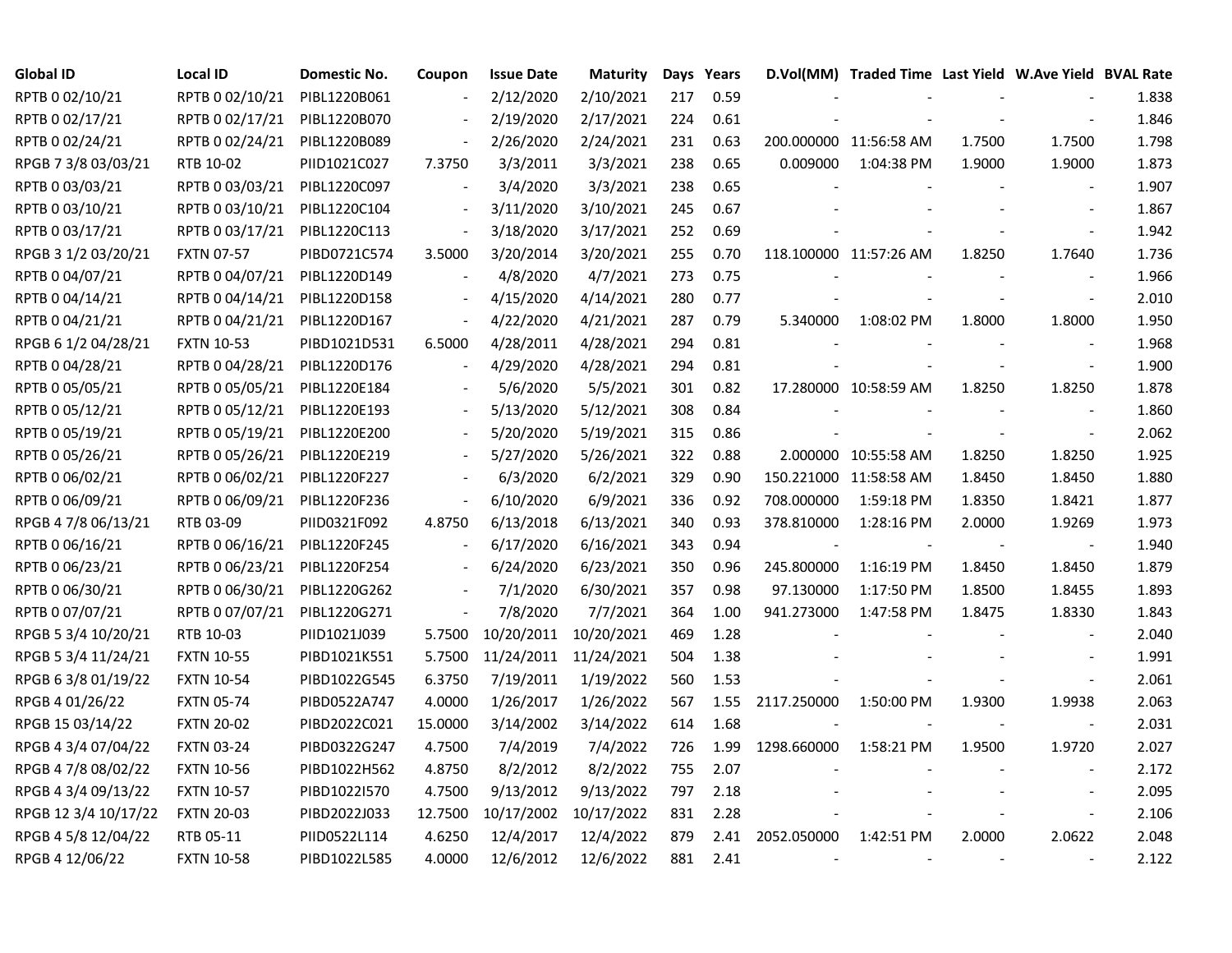| <b>Global ID</b>     | <b>Local ID</b>   | Domestic No. | Coupon  | <b>Issue Date</b> | <b>Maturity</b>       |     | Days Years |             | D.Vol(MM) Traded Time Last Yield W.Ave Yield BVAL Rate |        |                          |       |
|----------------------|-------------------|--------------|---------|-------------------|-----------------------|-----|------------|-------------|--------------------------------------------------------|--------|--------------------------|-------|
| RPGB 4 3/8 02/11/23  | RTB 03-10         | PIID0323B101 | 4.3750  | 2/11/2020         | 2/11/2023             | 948 | 2.60       | 982.023000  | 1:58:18 PM                                             | 2.0300 | 2.0375                   | 2.077 |
| RPGB 13 02/20/23     | <b>FXTN 20-04</b> | PIBD2023B048 | 13.0000 | 2/20/2003         | 2/20/2023             | 957 | 2.62       |             |                                                        |        | $\overline{\phantom{a}}$ | 2.146 |
| RPGB 5 1/2 03/08/23  | <b>FXTN 05-75</b> | PIBD0523C752 | 5.5000  | 3/8/2018          | 3/8/2023              | 973 | 2.66       | 5.000000    | 1:23:17 PM                                             | 2.1200 | 2.1200                   | 2.141 |
| RPGB 3 1/2 04/21/23  | <b>FXTN 07-58</b> | PIBD0723D588 | 3.5000  | 4/21/2016         | 4/21/2023 1,017       |     | 2.78       |             | 80.400000 11:31:57 AM                                  | 2.0500 | 2.0504                   | 2.095 |
| RPGB 11 7/8 05/29/23 | <b>FXTN 20-05</b> | PIBD2023E054 | 11.8750 | 5/29/2003         | 5/29/2023 1,055       |     | 2.89       |             |                                                        |        |                          | 2.177 |
| RPGB 3 1/4 08/15/23  | RTB 10-04         | PIID1023H046 | 3.2500  | 8/15/2013         | 8/15/2023 1,133       |     | 3.10       | 81.387000   | 1:57:34 PM                                             | 2.4500 | 2.4585                   | 2.475 |
| RPGB 11 3/8 10/23/23 | <b>FXTN 20-06</b> | PIBD2023J068 | 11.3750 | 10/23/2003        | 10/23/2023 1,202      |     | 3.29       |             |                                                        |        | $\overline{\phantom{a}}$ | 2.221 |
| RPGB 6 1/4 03/12/24  | RTB 05-12         | PIID0524C129 | 6.2500  | 3/12/2019         | 3/12/2024 1,343       |     | 3.68       | 2452.550000 | 1:28:37 PM                                             | 2.1050 | 2.1251                   | 2.147 |
| RPGB 4 1/2 04/20/24  | <b>FXTN 07-59</b> | PIBD0724D595 | 4.5000  | 4/20/2017         | 4/20/2024 1,382       |     | 3.78       |             |                                                        |        | $\blacksquare$           | 2.354 |
| RPGB 12 3/8 06/03/24 | <b>FXTN 20-07</b> | PIBD2024F075 | 12.3750 | 6/3/2004          | 6/3/2024 1,426        |     | 3.90       |             |                                                        |        | $\sim$                   | 2.285 |
| RPGB 12 7/8 08/05/24 | <b>FXTN 20-08</b> | PIBD2024H086 | 12.8750 | 8/5/2004          | 8/5/2024 1,489        |     | 4.08       |             |                                                        |        | $\blacksquare$           | 2.304 |
| RPGB 4 1/8 08/20/24  | <b>FXTN 10-59</b> | PIBD1024H595 | 4.1250  | 8/20/2014         | 8/20/2024 1,504       |     | 4.12       | 18.106321   | 1:12:33 PM                                             | 2.4150 | 2.3835                   | 2.351 |
| RPGB 4 1/4 10/17/24  | <b>FXTN 05-76</b> | PIBD0524J762 | 4.2500  | 10/17/2019        | 10/17/2024 1,562      |     | 4.28       |             | 193.021000 10:55:24 AM                                 | 2.1800 | 2.1800                   | 2.201 |
| RPGB 13 3/4 11/11/24 | <b>FXTN 20-09</b> | PIBD2024K091 | 13.7500 | 11/11/2004        | 11/11/2024 1,587      |     | 4.35       |             |                                                        |        |                          | 2.335 |
| RPGB 5 3/4 04/12/25  | <b>FXTN 07-61</b> | PIBD0725D618 | 5.7500  | 4/12/2018         | 4/12/2025 1,739       |     | 4.76       |             |                                                        |        |                          | 2.378 |
| RPGB 12 1/8 04/14/25 | <b>FXTN 20-10</b> | PIBD2025D103 | 12.1250 | 4/14/2005         | 4/14/2025 1,741       |     | 4.77       |             |                                                        |        |                          | 2.385 |
| RPGB 3 5/8 09/09/25  | <b>FXTN 10-60</b> | PIBD1025I608 | 3.6250  | 9/9/2015          | 9/9/2025 1,889        |     | 5.17       | 3776.450000 | 1:47:41 PM                                             | 2.3050 | 2.3069                   | 2.330 |
| RPGB 12 1/8 10/20/25 | <b>FXTN 20-11</b> | PIBD2025J116 | 12.1250 | 10/20/2005        | 10/20/2025 1,930      |     | 5.28       |             |                                                        |        |                          | 2.449 |
| RPGB 18 1/4 11/29/25 | <b>FXTN 25-01</b> | PIBD2525K015 | 18.2500 | 11/29/2000        | 11/29/2025 1,970      |     | 5.39       |             |                                                        |        | $\blacksquare$           | 2.464 |
| RPGB 10 1/4 01/19/26 | <b>FXTN 20-12</b> | PIBD2026A122 | 10.2500 | 1/19/2006         | 1/19/2026 2,021       |     | 5.53       |             |                                                        |        | $\overline{\phantom{a}}$ | 2.482 |
| RPGB 6 1/4 02/14/26  | <b>FXTN 07-62</b> | PIBD0726B627 | 6.2500  | 2/14/2019         | 2/14/2026 2,047       |     | 5.60       |             | 258.250000 11:13:34 AM                                 | 2.3275 | 2.3598                   | 2.362 |
| RPGB 3 1/2 09/20/26  | RTB 10-05         | PIID1026I057 | 3.5000  | 9/20/2016         | 9/20/2026 2,265       |     | 6.20       | 53.525000   | 1:09:59 PM                                             | 2.9500 | 2.7874                   | 2.684 |
| RPGB 6 1/4 10/20/26  | RTB 15-01         | PIID1526J019 | 6.2500  | 10/20/2011        | 10/20/2026 2,295      |     | 6.28       |             |                                                        |        | $\blacksquare$           | 2.583 |
| RPGB 8 12/07/26      | <b>FXTN 20-13</b> | PIBD2026L139 | 8.0000  | 12/7/2006         | 12/7/2026 2,343       |     | 6.42       |             |                                                        |        | $\overline{\phantom{a}}$ | 2.595 |
| RPGB 5 3/8 03/01/27  | RTB 15-02         | PIID1527C023 | 5.3750  | 3/1/2012          | 3/1/2027 2,427        |     | 6.65       |             |                                                        |        | $\overline{\phantom{a}}$ | 2.655 |
| RPGB 4 3/4 05/04/27  | <b>FXTN 10-61</b> | PIBD1027E617 | 4.7500  | 5/4/2017          | 5/4/2027 2,491        |     | 6.82       |             |                                                        |        | $\overline{\phantom{a}}$ | 2.808 |
| RPGB 8 5/8 09/06/27  | <b>FXTN 20-14</b> | PIBD2027I140 | 8.6250  | 9/6/2007          | 9/6/2027 2,616        |     | 7.16       |             |                                                        |        | $\Box$                   | 2.688 |
| RPGB 6 1/4 03/22/28  | <b>FXTN 10-63</b> | PIBD1028C635 | 6.2500  | 3/22/2018         | 3/22/2028 2,814       |     | 7.70       |             | 0.300000 10:43:59 AM                                   | 2.8500 | 2.8500                   | 2.725 |
| RPGB 9 1/2 12/04/28  | <b>FXTN 20-15</b> | PIBD2028L151 | 9.5000  | 12/4/2008         | 12/4/2028 3,071       |     | 8.41       |             |                                                        |        |                          | 3.060 |
| RPGB 6 7/8 01/10/29  | <b>FXTN 10-64</b> | PIBD1029A644 | 6.8750  | 1/10/2019         | 1/10/2029 3,108       |     | 8.51       | 100.000000  | 1:10:47 PM                                             | 2.6725 | 2.6863                   | 2.702 |
| RPGB 8 3/4 05/27/30  | <b>FXTN 20-16</b> | PIBD2030E166 | 8.7500  | 5/27/2010         | 5/27/2030 3,610       |     | 9.88       | 360.000000  | 9:57:40 AM                                             | 2.8746 | 2.9198                   | 2.930 |
| RPGB 2 7/8 07/09/30  | <b>FXTN 10-65</b> | PIBD1030G655 | 2.8750  | 7/9/2020          | 7/9/2030 3,653 10.00  |     |            | 2658.870000 | 1:57:50 PM                                             | 2.8000 | 2.8144                   | 2.816 |
| RPGB 12 1/2 07/28/30 | <b>FXTN 25-02</b> | PIBD2530G029 | 12.5000 | 7/28/2005         | 7/28/2030 3,672 10.05 |     |            |             |                                                        |        |                          | 2.892 |
| RPGB 11 1/4 01/26/31 | <b>FXTN 25-03</b> | PIBD2531A032 | 11.2500 | 1/26/2006         | 1/26/2031 3,854 10.55 |     |            |             |                                                        |        |                          | 2.904 |
| RPGB 8 07/19/31      | <b>FXTN 20-17</b> | PIBD2031G171 | 8.0000  | 7/19/2011         | 7/19/2031 4,028 11.03 |     |            |             | 163.100000 11:34:52 AM                                 | 2.8500 | 2.8522                   | 2.892 |